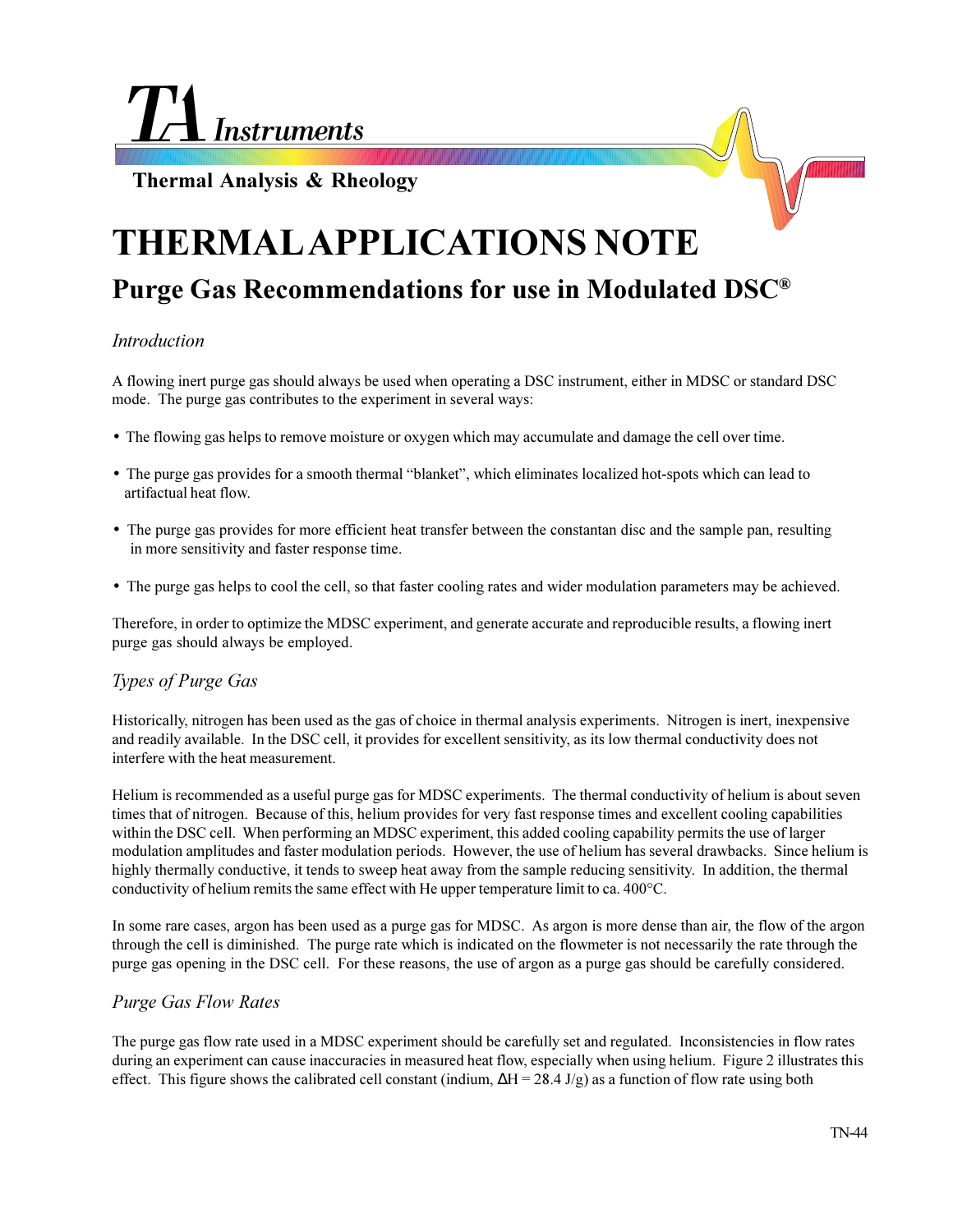nitrogen and helium. Note that with a nitrogen purge, the calibrated cell constant is virtually independent of purge gas flow rate, in between 10 ml/min. and 100 ml/min. However, when helium is used, there is a considerable dependence of the cell constant on the purge gas flow rate, especially at low rates. Thus when using helium, an accurate and precise flowmeter should be used, so that the flow rate does not fluctuate during the experiment, or in between experimental runs. Further, it is good practice to leave the purge gas flowing even when the instrument is not in use, to minimize any potential discrepancies in flow rate from run to run.

The recommended flow rate when using nitrogen as the purge gas is 50 ml/min. This purge gas flow rate provides for efficiency in volatile evacuation, as well as good heat transfer properties. When using helium, the recommended flow rate is 25 ml/min. This flow rate is chosen to minimize the heat dissipation effects, while still providing for volatile evacuation



**Figure 1. Cell Constant as a Function of Purge Gas Flow Rate**

and heat transfer. As shown in Figure 1, minor deviations from a helium flow rate of 25 ml/min., may cause inaccuracies in measured heat flow. For this reason, it is again recommended that a reliable flowmeter be used, to insure consistent metering of purge gas flow.



Figure 2 shows the reproducibility of the analysis of an indium melt, when the helium purge gas is properly maintained at 25 ml/min, using the Rotameter flowmeter available from TA Instruments (part # 270134-001). The error bars in this plot represent ±1 standard deviation over seven experimental runs. Note that the measurement of peak onset temperature and peak maximum temperature. The measured heat of fusion is also very consistent.